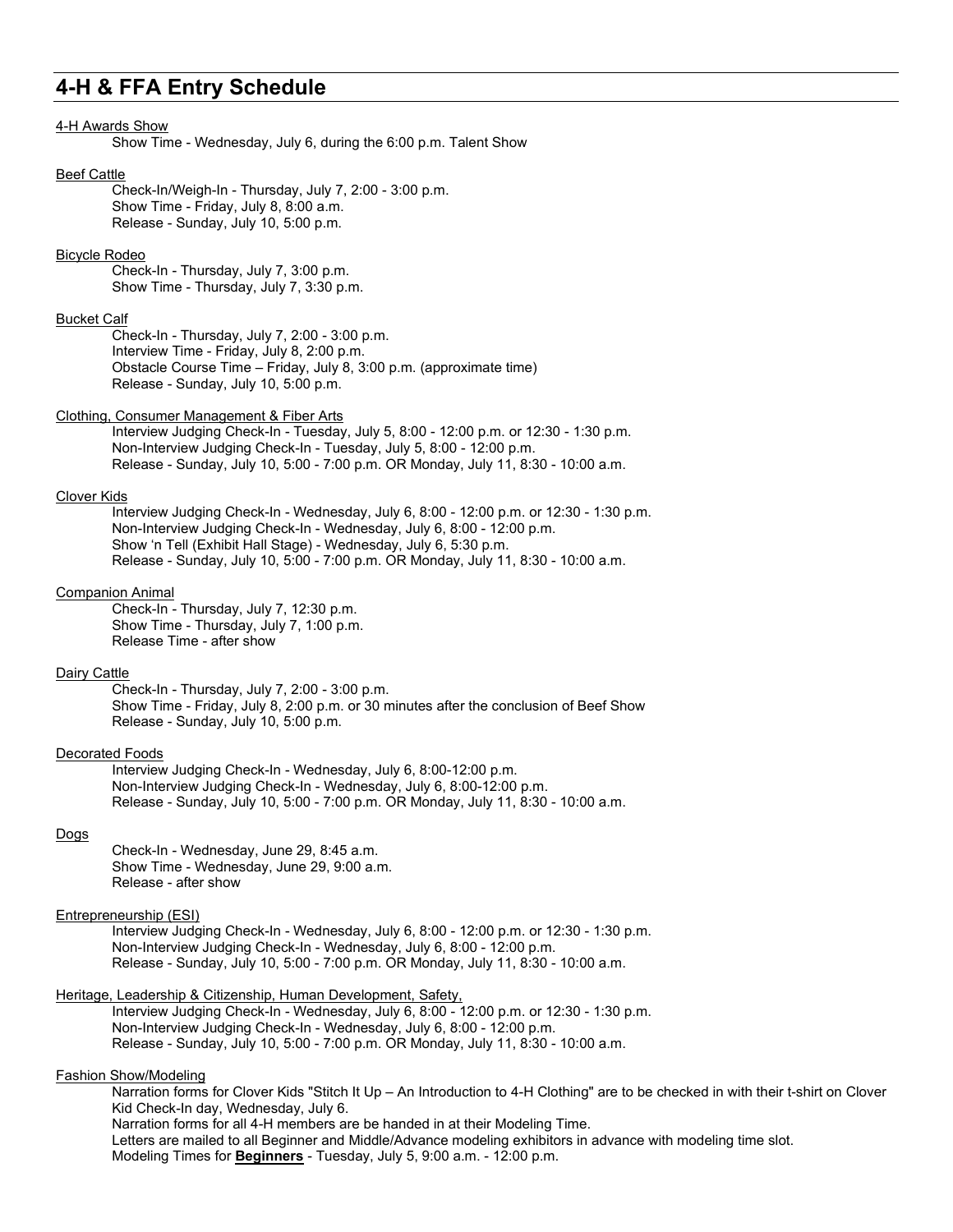Modeling Times for **Middle/Advance** - Tuesday, July 5, 8:30 - 11:00 a.m. Will also need to be present for individual judging and call backs at 11:15 a.m. Public Fashion Show Time Check-In - Wednesday, July 6, 6:00 p.m. Public Fashion Show Time - Wednesday, July 6, 7:00 p.m.

# Favorite Foods Revue and Meals Display

Check-In/Set up - Wednesday, July 6, 45 minutes before but not 15 minutes before scheduled interview time Interview Judging - According to time appointment sent to 4-H'ers Release - Sunday, July 10, 5:00 - 7:00 p.m. OR Monday, July 11, 8:30 - 10:00 a.m.

#### Feeder Calves

Check-In - Friday, July 8, 7:30 - 7:45 a.m. Show Time - Friday, July 8, 10:00 a.m. Release - after show

# Food and Nutrition

Interview Judging Check-In - Wednesday, July 6, 8:00 a.m. - 12:00 p.m. or 12:30 - 1:30 p.m. Non-Interview Judging Check-In - Wednesday, July 6, 8:00 a.m. - 12:00 p.m. Release - Sunday, July 10, 5:00 - 7:00 p.m. OR Monday, July 11, 8:30 - 10:00 a.m.

# Food Preservation

Interview Judging Check-In - Wednesday, July 6, 8:00 a.m. - 12:00 p.m. or 12:30 - 1:30 p.m. Non-Interview Judging Check-In - Wednesday, July 6, 8:00 a.m. - 12:00 p.m. Release - Sunday, July 10, 5:00 - 7:00 p.m. OR Monday, July 11, 8:30 - 10:00 a.m.

#### **Goats**

Check-In/Weigh-In - Wednesday, July 6, 3:00-3:30 p.m. Show Time - Thursday, July 7, 1:00 p.m. Release - Sunday, July 10, 5:00 p.m.

# Home Environment & Visual Arts

Interview Judging Check-In - Tuesday, July 5, 8:00 a.m. - 12:00 p.m. or 12:30 - 1:30 p.m. Non-Interview Judging Check-In - Tuesday, July 5, 8:00 a.m. - 12:00 p.m. Release - Sunday, July 10, 5:00 - 7:00 p.m. OR Monday, July 11, 8:30 - 10:00 a.m.

#### Horse

Record Book Deadline - Monday, June 27, 4:00 p.m. Show Changes - Tuesday, June 28, 7:45-8:45 a.m. Show Time - Tuesday, June 28, 9:00 a.m. Stalled - Friday, July 8, 10:00 a.m. Release - Sunday, July 10, 5:00 p.m. State Horse Exhibitors Stall & Release - 5:00 p.m. Wednesday, July 6 until 5:00 p.m. Friday, July 8

#### Livestock Sale

Sale Time - Sunday, July 10, 1:00 p.m.

#### Pen of Three

Check-In/Weigh-In - Monday, June 6, 7:00 – 8:30 p.m. Show Time - Tuesday, June 7, 9:00 a.m.

Photography

Interview Judging Check-In - Tuesday, July 5, 8:00 a.m. - 12:00 p.m. or 12:30 - 1:30 p.m. Non-Interview Judging Check-In - Tuesday, July 5, 8:00 a.m. - 12:00 p.m. Release - Sunday, July 10, 5:00 - 7:00 p.m. OR Monday, July 11, 8:30 - 10:00 a.m.

# Plant Science, Horticulture and Environmental Education & Earth Science

Interview Judging Check-In - Wednesday, July 6, 8:00 a.m. - 12:00 p.m. or 12:30 - 1:30 p.m. Non-Interview Judging Check-In - Wednesday, July 6, 8:00 - 12:00 p.m. Release - Sunday, July 10, 5:00 - 7:00 p.m. OR Monday, July 11, 8:30 - 10:00 a.m.

#### **Poultry**

Check-In - Wednesday, July 6, 12:00 - 2:00 p.m. Show Time - Friday, July 8, 9:00 a.m. Release - Sunday, July 10, 5:00 p.m.

#### Rabbit

Check-In - Wednesday, July 6, 12:00 - 2:00 p.m. Show Time - Thursday, July 7, 5:00 p.m. Release Time - Sunday, July 10, 5:00 p.m.